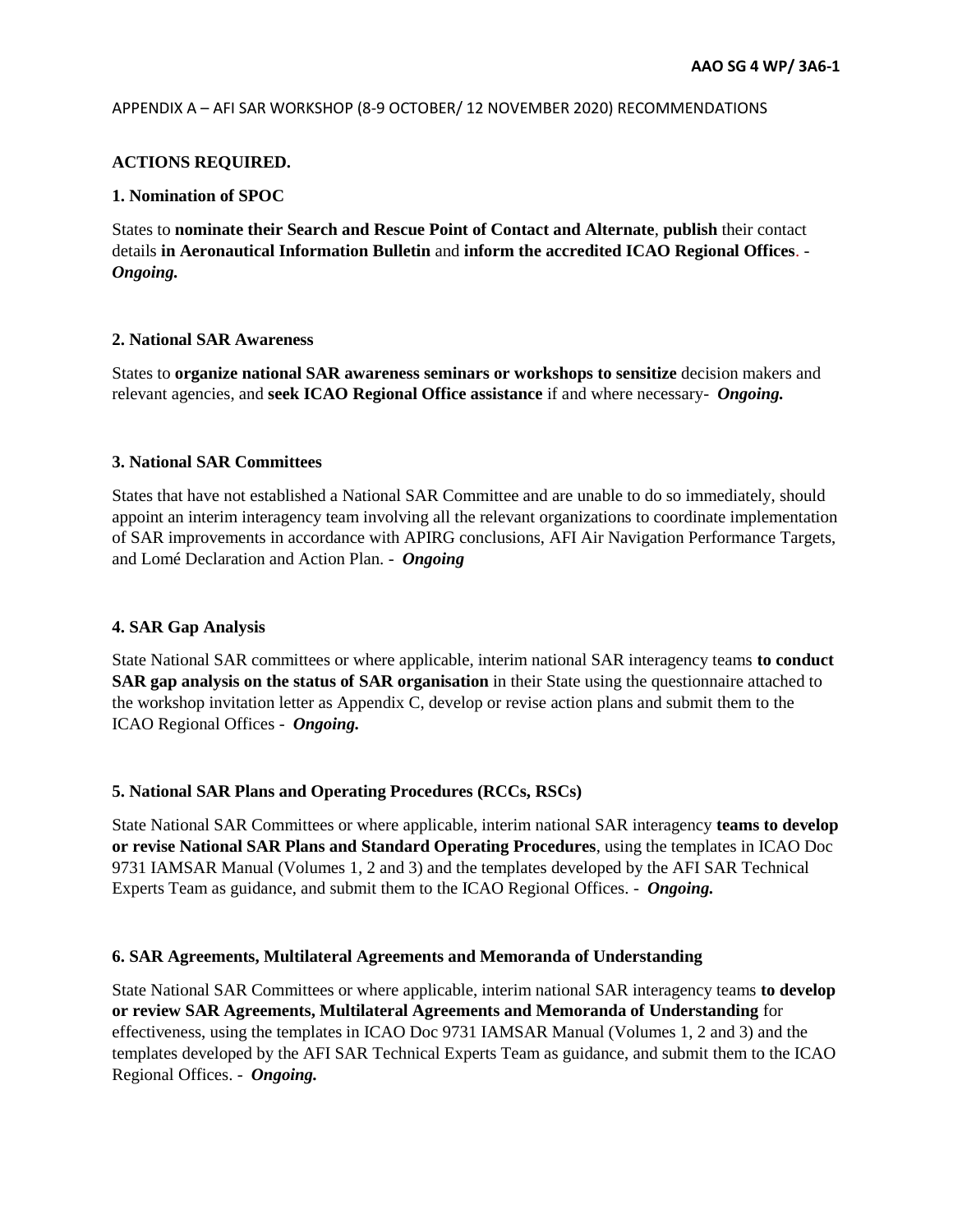## APPENDIX A – AFI SAR WORKSHOP (8-9 OCTOBER/ 12 NOVEMBER 2020) RECOMMENDATIONS

# **7. Support in Signing of SAR Agreements**

ICAO, AFCAC, Regional Economic Commissions (RECs) and African Union Commission (AUC) assistance is required to support the signing of SAR Agreements among States; facilitate coordination, harmonization and high-level commitments for the signing of applicable SAR Agreements. - *Ongoing.*

## **8. States Specific Assistance**

States **to identify their specific needs** for which external assistance would be required and inform ICAO Regional Offices accordingly. - *Ongoing.*

# **9. Development of AFI Regional SAR Plan**

An **AFI Regional SAR Plan Development Team is established** to coordinate the development of an **AFI Regional SAR Plan** in collaboration with all stakeholders, consider global best practices and the limitations in the AFI Region for submission to APIRG for its review and adoption. Membership. - *Ongoing, 1st Draft completed*

## **10. National and Multi-States SAR Exercises**

States are urged to collaborate with other States and other organizations to conduct multi-States SAR Exercises. - *Ongoing.*

# **11. GADSS Implementation**

States / Air Navigation Services should access the link on the ICAO website in order to provide information on their surveillance systems and indicate whether the update on flight progress is not more than 15 Minutes. - *Ongoing. Workshop planned for 15-16 September 2021*

### **12. Funding of SAR**

States to establish funding schemes to ensure sustainability of SAR equipment and services using the guidance provided in ICAO Manual on air navigation services economics (Doc 9161) and Manual on ICAO's policies on charges for airports and air navigation services (Doc 9082). *- Pending*

## **13. Timelines**

| <b>ACTIVITY/ACTION ITEMS</b> | <b>DELIVERABLES</b> | <b>ACTION</b><br>BY | <b>TIMELINE</b> |
|------------------------------|---------------------|---------------------|-----------------|
| <b>SAR</b>                   |                     |                     |                 |